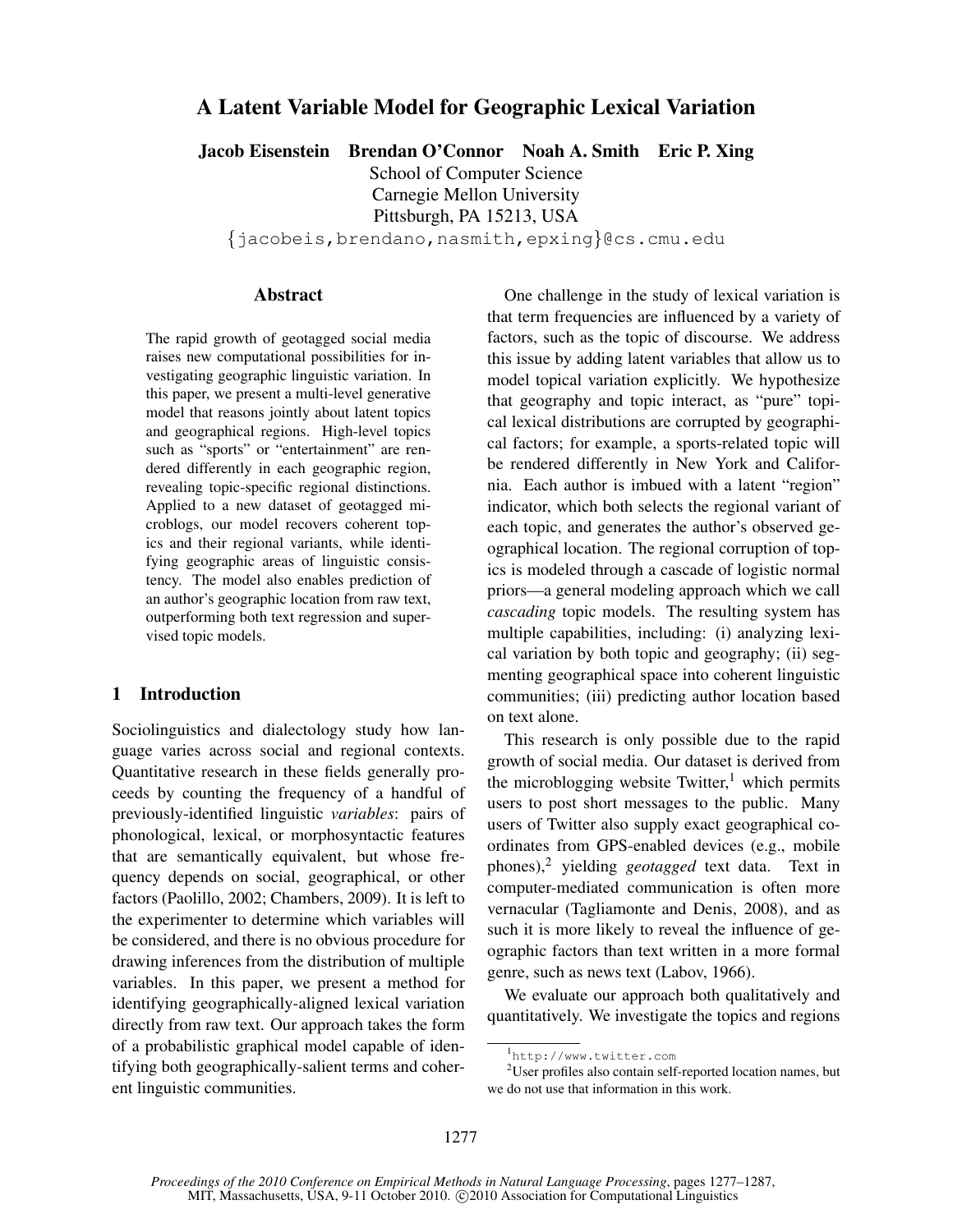that the model obtains, showing both common-sense results (place names and sports teams are grouped appropriately), as well as less-obvious insights about slang. Quantitatively, we apply our model to predict the location of unlabeled authors, using text alone. On this task, our model outperforms several alternatives, including both discriminative text regression and related latent-variable approaches.

# 2 Data

The main dataset in this research is gathered from the microblog website Twitter, via its official API. We use an archive of messages collected over the first week of March 2010 from the "Gardenhose" sample stream, $3$  which then consisted of 15% of all public messages, totaling millions per day. We aggressively filter this stream, using only messages that are tagged with physical (latitude, longitude) coordinate pairs from a mobile client, and whose authors wrote at least 20 messages over this period. We also filter to include only authors who follow fewer than 1,000 other people, and have fewer than 1,000 followers. Kwak et al. (2010) find dramatic shifts in behavior among users with social graph connectivity outside of that range; such users may be marketers, celebrities with professional publicists, news media sources, etc. We also remove messages containing URLs to eliminate bots posting information such as advertising or weather conditions. For interpretability, we restrict our attention to authors inside a bounding box around the contiguous U.S. states, yielding a final sample of about 9,500 users and 380,000 messages, totaling 4.7 million word tokens. We have made this dataset available online.<sup>4</sup>

Informal text from mobile phones is challenging to tokenize; we adapt a publicly available tokenizer<sup>5</sup> originally developed for Twitter (O'Connor et al., 2010), which preserves emoticons and blocks of punctuation and other symbols as tokens. For each user's Twitter feed, we combine all messages into a single "document." We remove word types that appear in fewer than 40 feeds, yielding a vocabulary of 5,216 words. Of these, 1,332 do not appear in the English, French, or Spanish dictionaries of the

spell-checking program aspell.

Every message is tagged with a location, but most messages from a single individual tend to come from nearby locations (as they go about their day); for modeling purposes we use only a single geographic location for each author, simply taking the location of the first message in the sample.

The authors in our dataset are fairly heavy Twitter users, posting an average of 40 messages per day (although we see only 15% of this total). We have little information about their demographics, though from the text it seems likely that this user set skews towards teens and young adults. The dataset covers each of the 48 contiguous United States and the District of Columbia.

## 3 Model

We develop a model that incorporates two sources of lexical variation: topic and geographical region. We treat the text and geographic locations as outputs from a generative process that incorporates both topics and regions as latent variables.<sup>6</sup> During inference, we seek to recover the topics and regions that best explain the observed data.

At the base level of model are "pure" topics (such as "sports", "weather", or "slang"); these topics are rendered differently in each region. We call this general modeling approach a *cascading* topic model; we describe it first in general terms before moving to the specific application to geographical variation.

## 3.1 Cascading Topic Models

Cascading topic models generate text from a chain of random variables. Each element in the chain defines a distribution over words, and acts as the mean of the distribution over the subsequent element in the chain. Thus, each element in the chain can be thought of as introducing some additional corruption. All words are drawn from the final distribution in the chain.

At the beginning of the chain are the priors, followed by unadulerated base topics, which may then be corrupted by other factors (such as geography or time). For example, consider a base "food" topic

<sup>3</sup> http://dev.twitter.com/pages/streaming\_api

<sup>4</sup> http://www.ark.cs.cmu.edu/GeoTwitter

<sup>5</sup> http://tweetmotif.com

<sup>&</sup>lt;sup>6</sup>The region could be observed by using a predefined geographical decomposition, e.g., political boundaries. However, such regions may not correspond well to linguistic variation.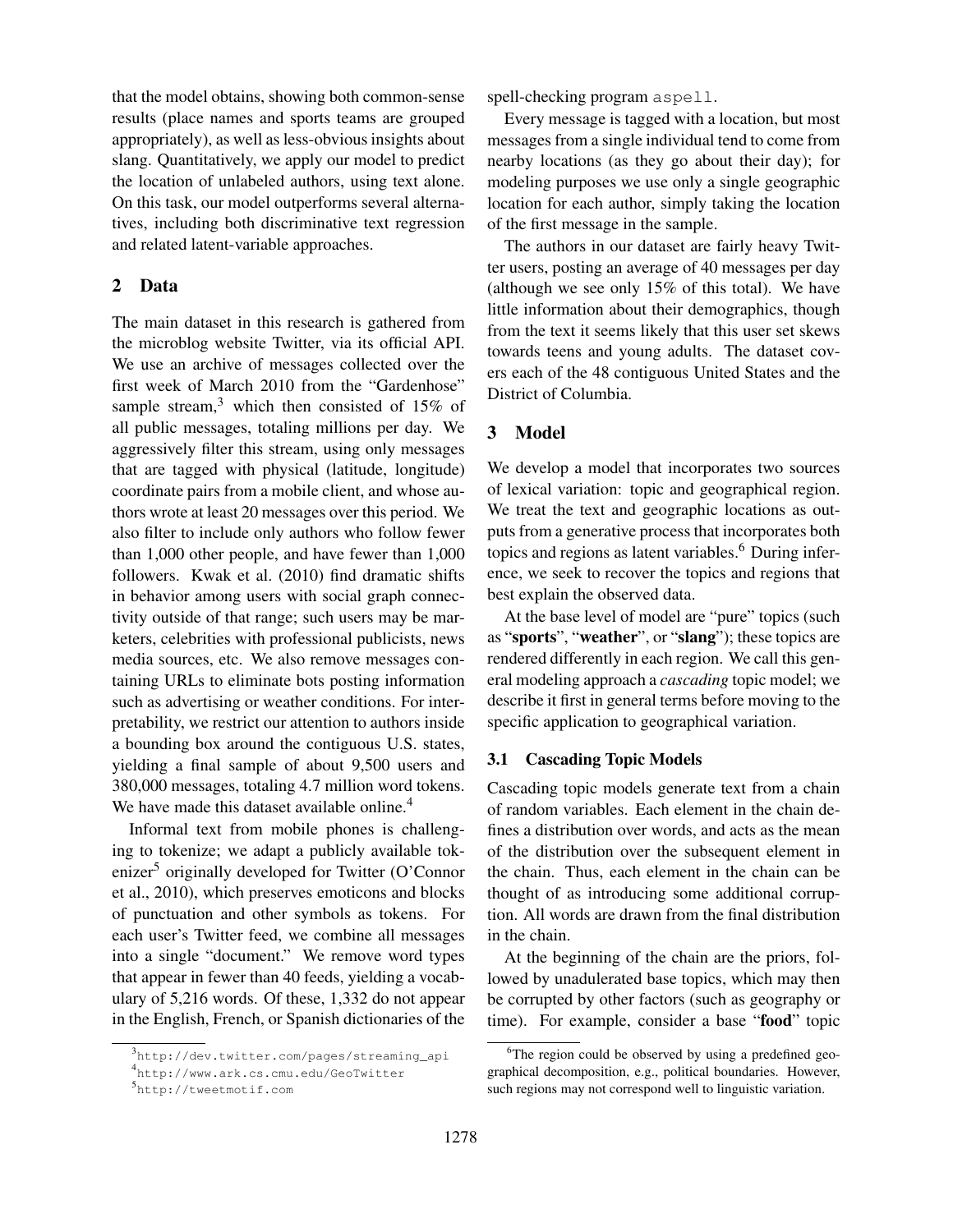that emphasizes words like *dinner* and *delicious*; the corrupted "food-California" topic would place weight on these words, but might place extra emphasis on other words like *sprouts*.

The path through the cascade is determined by a set of indexing variables, which may be hidden or observed. As in standard latent Dirichlet allocation (Blei et al., 2003), the base topics are selected by a per-token hidden variable  $z$ . In the geographical topic model, the next level corresponds to regions, which are selected by a per-author latent variable r.

Formally, we draw each level of the cascade from a normal distribution centered on the previous level; the final multinomial distribution over words is obtained by exponentiating and normalizing. To ensure tractable inference, we assume that all covariance matrices are uniform diagonal, i.e.,  $aI$  with  $a > 0$ ; this means we do not model interactions between words.

## 3.2 The Geographic Topic Model

The application of cascading topic models to geographical variation is straightforward. Each document corresponds to the entire Twitter feed of a given author during the time period covered by our corpus. For each author, the latent variable  $r$  corresponds to the geographical region of the author, which is not observed. As described above,  $r$  selects a corrupted version of each topic: the kth basic topic has mean  $\mu_k$ , with uniform diagonal covariance  $\sigma_k^2$ ; for region j, we can draw the regionallycorrupted topic from the normal distribution,  $\eta_{jk} \sim$  $\mathcal{N}(\boldsymbol{\mu}_k, \sigma_k^2 \mathbf{I}).$ 

Because  $\eta$  is normally-distributed, it lies not in the simplex but in  $\mathbb{R}^W$ . We deterministically compute multinomial parameters  $\beta$  by exponentiating and normalizing:  $\beta_{jk} = \exp(\eta_{jk})/\sum_i \exp(\eta_{jk}^{(i)}).$ This normalization could introduce identifiability problems, as there are multiple settings for  $\eta$  that maximize  $P(w|\eta)$  (Blei and Lafferty, 2006a). However, this difficulty is obviated by the priors: given  $\mu$  and  $\sigma^2$ , there is only a single  $\eta$  that maximizes  $P(w|\eta)P(\eta|\mu, \sigma^2)$ ; similarly, only a single  $\mu$  maximizes  $P(\eta | \mu) P(\mu | a, b^2)$ .

The observed latitude and longitude, denoted y, are normally distributed and conditioned on the region, with mean  $\nu_r$  and precision matrix  $\Lambda_r$  indexed by the region  $r$ . The region index  $r$  is itself drawn from a single shared multinomial  $\vartheta$ . The model is shown as a plate diagram in Figure 1.

Given a vocabulary size  $W$ , the generative story is as follows:

- Generate base topics: for each topic  $k < K$ 
	- Draw the base topic from a normal distribution with uniform diagonal covariance:  $\mu_k \sim$  $\mathcal{N}(\boldsymbol{a},b^2\mathbf{I}),$
	- Draw the regional variance from a Gamma distribution:  $\sigma_k^2 \sim \mathcal{G}(c, d)$ .
	- Generate regional variants: for each region  $j < J$ ,
		- ∗ Draw the region-topic  $η<sub>ik</sub>$  from a normal distribution with uniform diagonal covariance:  $\eta_{jk} \sim \mathcal{N}(\mu_k, \sigma_k^2 \mathbf{I}).$
		- $∗$  Convert  $η_{jk}$  into a multinomial distribution over words by exdistribution over words by exponentiating and normalizing:  $\boldsymbol{\beta}_{jk} \quad \; = \quad \; \exp \left( \boldsymbol{\eta}_{jk} \right) / \sum_i^W \exp ( \eta^{(i)}_{jk} ),$ where the denominator sums over the vocabulary.
- Generate regions: for each region  $j < J$ ,
	- Draw the spatial mean  $\nu_j$  from a normal distribution.
	- Draw the precision matrix  $\Lambda_i$  from a Wishart distribution.
- Draw the distribution over regions  $\vartheta$  from a symmetric Dirichlet prior,  $\mathbf{\vartheta} \sim \text{Dir}(\alpha_{\vartheta} \mathbf{1}).$
- Generate text and locations: for each document  $d$ ,
	- Draw topic proportions from a symmetric Dirichlet prior,  $\theta \sim \text{Dir}(\alpha \mathbf{1})$ .
	- $-$  Draw the region  $r$  from the multinomial distribution  $\vartheta$ .
	- Draw the location  $y$  from the bivariate Gaussian,  $y \sim \mathcal{N}(\boldsymbol{\nu}_r, \Lambda_r)$ .
	- For each word token,
		- ∗ Draw the topic indicator  $z \sim \theta$ .
		- ∗ Draw the word token  $w \sim \beta_{rz}$ .

### 4 Inference

We apply mean-field variational inference: a fullyfactored variational distribution Q is chosen to minimize the Kullback-Leibler divergence from the true distribution. Mean-field variational inference with conjugate priors is described in detail elsewhere (Bishop, 2006; Wainwright and Jordan, 2008); we restrict our focus to the issues that are unique to the geographic topic model.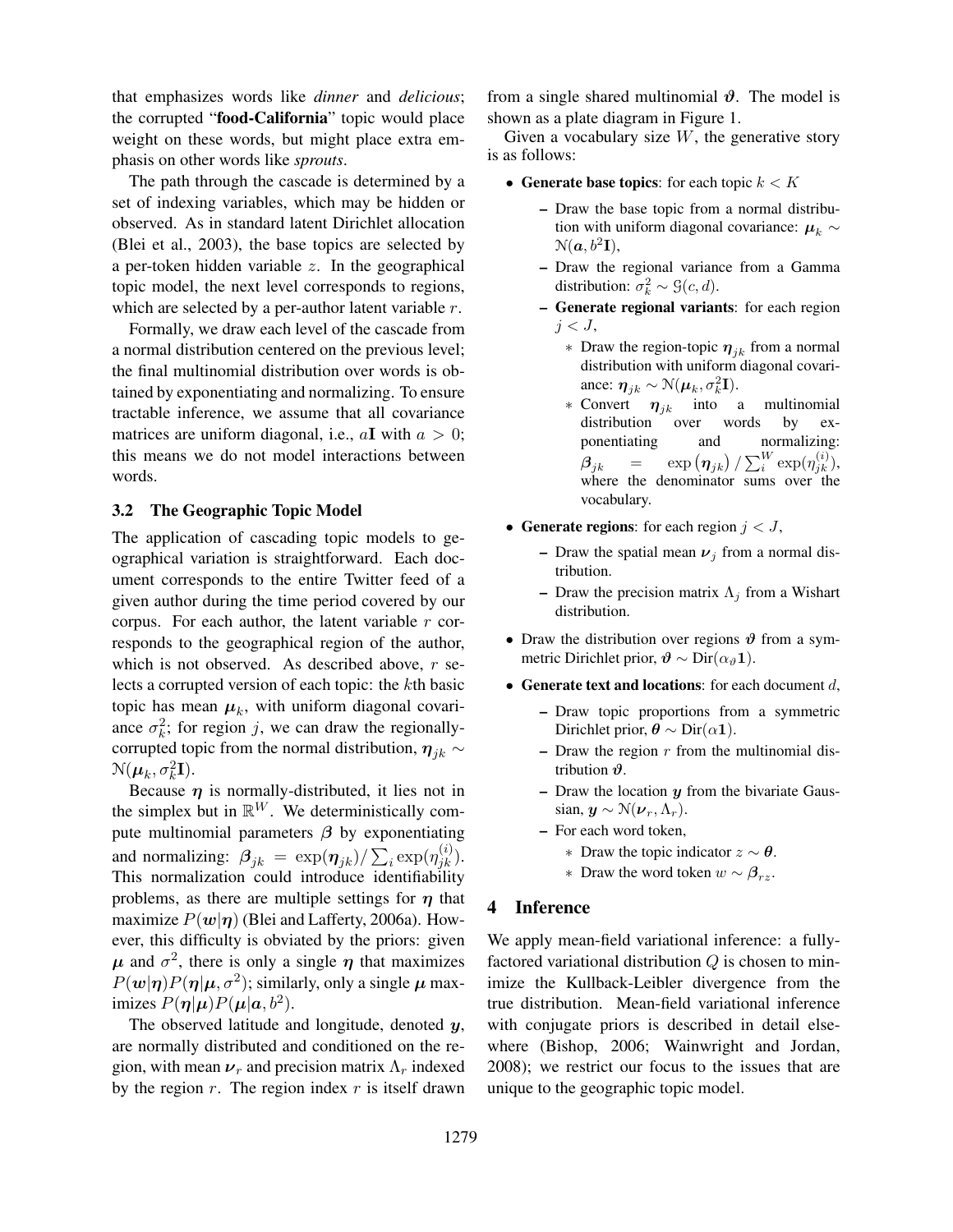

Figure 1: Plate diagram for the geographic topic model, with a table of all random variables. Priors (besides  $\alpha$ ) are omitted for clarity, and the document indices on z and w are implicit.

We place variational distributions over all latent variables of interest:  $\theta$ , z, r,  $\theta$ ,  $\eta$ ,  $\mu$ ,  $\sigma^2$ ,  $\nu$ , and  $\Lambda$ , updating each of these distributions in turn, until convergence. The variational distributions over  $\theta$ and  $\vartheta$  are Dirichlet, and have closed form updates: each can be set to the sum of the expected counts, plus a term from the prior (Blei et al., 2003). The variational distributions  $q(z)$  and  $q(r)$  are categorical, and can be set proportional to the expected joint likelihood—to set  $q(z)$  we marginalize over r, and vice versa. $<sup>7</sup>$  The updates for the multivariate</sup> Gaussian spatial parameters  $\nu$  and  $\Lambda$  are described by Penny (2001).

### 4.1 Regional Word Distributions

The variational region-topic distribution  $\eta_{jk}$  is normal, with uniform diagonal covariance for tractability. Throughout we will write  $\langle x \rangle$  to indicate the expectation of  $x$  under the variational distribution  $Q$ . Thus, the vector mean of the distribution  $q(\eta_{jk})$  is written  $\langle \eta_{ik} \rangle$ , while the variance (uniform across i) of  $q(\eta)$  is written  $\mathcal{V}(\eta_{jk})$ .

To update the mean parameter  $\langle \eta_{ik} \rangle$ , we maximize the contribution to the variational bound L from the relevant terms:

$$
L_{\left[\langle \eta_{jk}^{(i)} \rangle\right]} = \langle \log p(\boldsymbol{w}|\boldsymbol{\beta}, \boldsymbol{z}, \boldsymbol{r}) \rangle + \langle \log p(\eta_{jk}^{(i)}|\mu_k^{(i)}, \sigma_k^2) \rangle, \tag{1}
$$

with the first term representing the likelihood of the observed words (recall that  $\beta$  is computed deterministically from  $\eta$ ) and the second term corresponding to the prior. The likelihood term requires the expectation  $\langle \log \beta \rangle$ , but this is somewhat complicated by the normalizer  $\sum_{i}^{W} \exp(\eta^{(i)})$ , which sums over all terms in the vocabulary. As in previous work on logistic normal topic models, we use a Taylor approximation for this term (Blei and Lafferty, 2006a).

The prior on  $\eta$  is normal, so the contribution from the second term of the objective (Equation 1) is  $-\frac{1}{2\sqrt{2}}$  $\frac{1}{2\langle \sigma _{k}^{2}\rangle}\langle (\eta _{jk}^{(i)}-\mu _{k}^{(i)}% )|\langle \sigma _{jk}^{(i)}-\mu _{j}^{(i)}\rangle \rangle _{k}$  $\binom{(i)}{k}^2$ . We introduce the following notation for expected counts:  $N(i, j, k)$  indicates the expected count of term  $i$  in region  $j$  and topic  $k$ , and  $N(j,k) = \sum_i N(i, j, k)$ . After some calculus, we can write the gradient  $\partial L/\partial \langle \eta_{jk}^{((i))}\rangle$  as

$$
N(i,j,k) - N(j,k)\langle \beta_{jk}^{(i)} \rangle - \langle \sigma_k^{-2} \rangle (\langle \eta_{jk}^{(i)} \rangle - \langle \mu_k^{(i)} \rangle),
$$
\n(2)

which has an intuitive interpretation. The first two terms represent the difference in expected counts for term *i* under the variational distributions  $q(z, r)$  and  $q(z,r,\beta)$ : this difference goes to zero when  $\beta^{(i)}_{jk}$  perfectly matches  $N(i, j, k) / N(j, k)$ . The third term penalizes  $\eta_{jk}^{(i)}$  for deviating from its prior  $\mu_k^{(i)}$  $\binom{u}{k}$ , but this penalty is proportional to the expected inverse variance  $\langle \sigma_k^{-2} \rangle$  $\langle k^{-2} \rangle$ . We apply gradient ascent to maximize the objective  $L$ . A similar set of calculations gives the gradient for the variance of  $\eta$ ; these are described in an forthcoming appendix.

 $7$ Thanks to the naïve mean field assumption, we can marginalize over z by first decomposing across all  $N_d$  words and then summing over  $q(z)$ .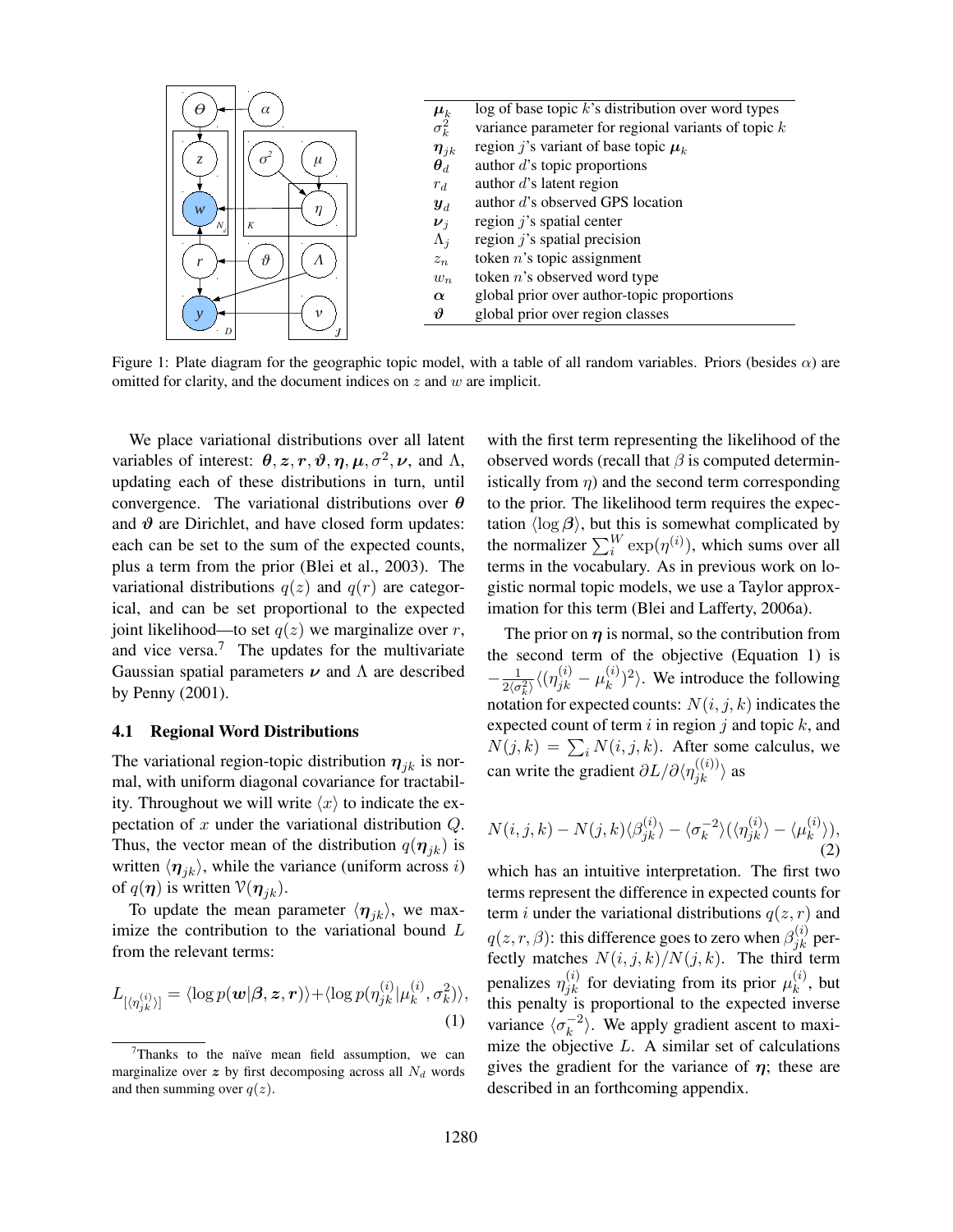#### 4.2 Base Topics

The base topic parameters are  $\mu_k$  and  $\sigma_k^2$ ; in the variational distribution,  $q(\boldsymbol{\mu}_k)$  is normally distributed and  $q(\sigma_k^2)$  is Gamma distributed. Note that  $\mu_k$  and  $\sigma_k^2$  affect only the regional word distributions  $\eta_{jk}$ . An advantage of the logistic normal is that the variational parameters over  $\mu_k$  are available in closed form,

$$
\langle \mu_k^{(i)} \rangle = \frac{b^2 \sum_j^J \langle \eta_{jk}^{(i)} \rangle + \langle \sigma_k^2 \rangle a^{(i)}}{b^2 J + \langle \sigma_k^2 \rangle}
$$
  

$$
\mathcal{V}(\mu_k) = (b^{-2} + J \langle \sigma_k^{-2} \rangle)^{-1},
$$

where  $J$  indicates the number of regions. The expectation of the base topic  $\mu$  incorporates the prior and the average of the generated region-topics these two components are weighted respectively by the expected variance of the region-topics  $\langle \sigma_k^2 \rangle$  and the prior topical variance  $b^2$ . The posterior variance  $V(\mu)$  is a harmonic combination of the prior variance  $b<sup>2</sup>$  and the expected variance of the region topics.

The variational distribution over the region-topic variance  $\sigma_k^2$  has Gamma parameters. These parameters cannot be updated in closed form, so gradient optimization is again required. The derivation of these updates is more involved, and is left for a forthcoming appendix.

### 5 Implementation

Variational scheduling and initialization are important aspects of any hierarchical generative model, and are often under-discussed. In our implementation, the variational updates are scheduled as follows: given expected counts, we iteratively update the variational parameters on the region-topics  $\eta$  and the base topics  $\mu$ , until convergence. We then update the geographical parameters  $\nu$  and  $\Lambda$ , as well as the distribution over regions  $\vartheta$ . Finally, for each document we iteratively update the variational parameters over  $\theta$ , z, and r until convergence, obtaining expected counts that are used in the next iteration of updates for the topics and their regional variants. We iterate an outer loop over the entire set of updates until convergence.

We initialize the model in a piecewise fashion. First we train a Dirichlet process mixture model on the locations  $y$ , using variational inference on the truncated stick-breaking approximation (Blei and Jordan, 2006). This automatically selects the number of regions J, and gives a distribution over each region indicator  $r_d$  from geographical information alone. We then run standard latent Dirichlet allocation to obtain estimates of  $z$  for each token (ignoring the locations). From this initialization we can compute the first set of expected counts, which are used to obtain initial estimates of all parameters needed to begin variational inference in the full model.

The prior  $\alpha$  is the expected mean of each topic  $\mu$ ; for each term i, we set  $a^{(i)} = \log N(i) - \log N$ , where  $N(i)$  is the total count of i in the corpus and  $N = \sum_i N(i)$ . The variance prior  $b^2$  is set to 1, and the prior on  $\sigma^2$  is the Gamma distribution  $\mathcal{G}(2, 200)$ , encouraging minimal deviation from the base topics. The symmetric Dirichlet prior on  $\theta$  is set to  $\frac{1}{2}$ , and the symmetric Dirichlet parameter on  $\vartheta$  is updated from weak hyperpriors (Minka, 2003). Finally, the geographical model takes priors that are linked to the data: for each region, the mean is very weakly encouraged to be near the overall mean, and the covariance prior is set by the average covariance of clusters obtained by running K-means.

## 6 Evaluation

For a quantitative evaluation of the estimated relationship between text and geography, we assess our model's ability to predict the geographic location of unlabeled authors based on their text alone. $8$  This task may also be practically relevant as a step toward applications for recommending local businesses or social connections. A randomly-chosen 60% of authors are used for training, 20% for development, and the remaining 20% for final evaluation.

#### 6.1 Systems

We compare several approaches for predicting author location; we divide these into latent variable generative models and discriminative approaches.

<sup>&</sup>lt;sup>8</sup>Alternatively, one might evaluate the attributed regional memberships of the words themselves. While the Dictionary of American Regional English (Cassidy and Hall, 1985) attempts a comprehensive list of all regionally-affiliated terms, it is based on interviews conducted from 1965-1970, and the final volume (covering Si–Z) is not yet complete.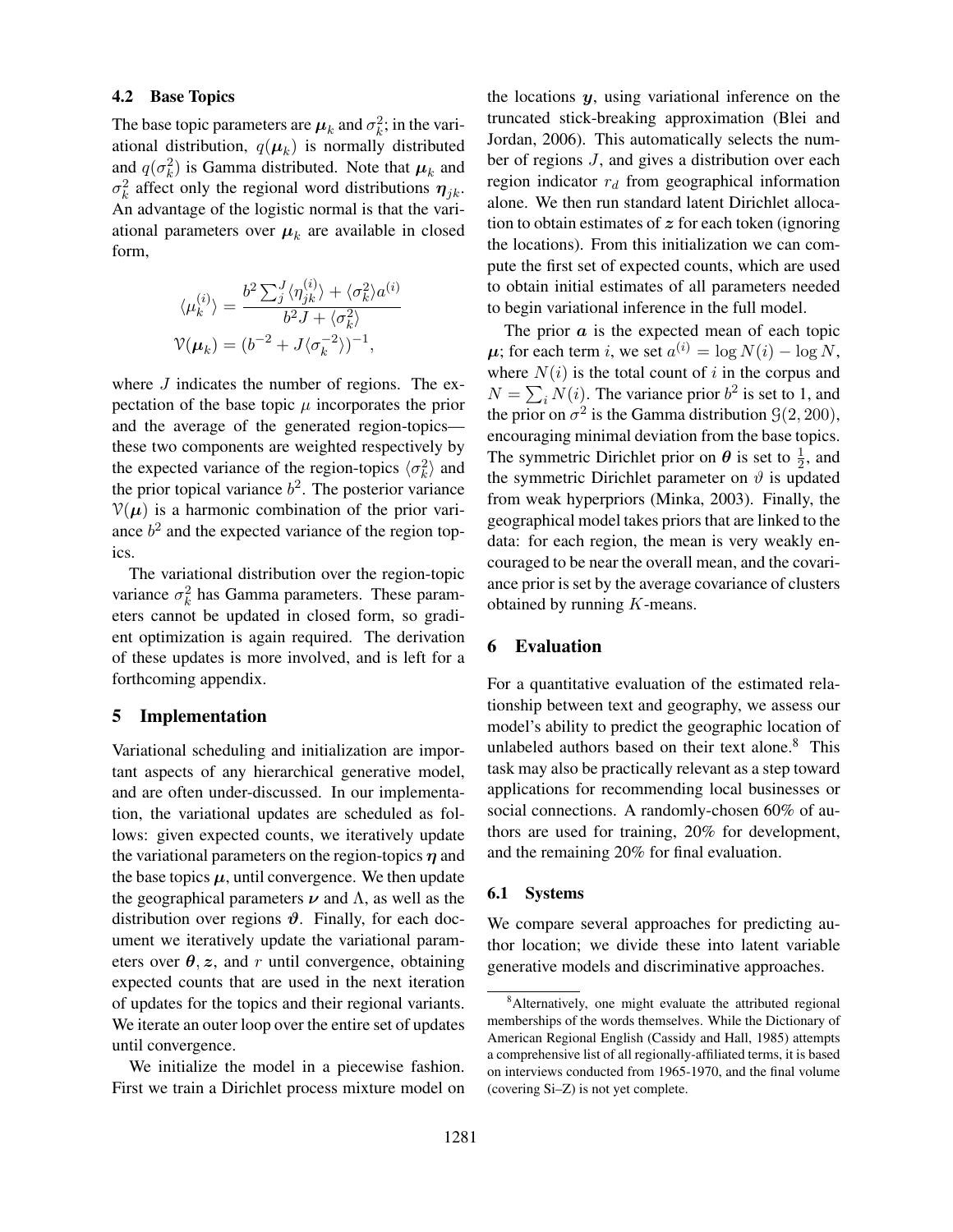### 6.1.1 Latent Variable Models

Geographic Topic Model This is the full version of our system, as described in this paper. To predict the unseen location  $y_d$ , we iterate until convergence on the variational updates for the hidden topics  $z_d$ , the topic proportions  $\theta_d$ , and the region  $r_d$ . From  $r_d$ , the location can be estimated as  $\hat{\mathbf{y}}_d =$  $\arg \max_{\mathbf{y}} \sum_{j}^{J} p(\mathbf{y} | \mathbf{\nu}_j, \Lambda_j) q(r_d = j)$ . The development set is used to tune the number of topics and to select the best of multiple random initializations.

Mixture of Unigrams A core premise of our approach is that modeling topical variation will improve our ability to understand geographical variation. We test this idea by fixing  $K = 1$ , running our system with only a single topic. This is equivalent to a Bayesian mixture of unigrams in which each author is assigned a single, regional unigram language model that generates all of his or her text. The development set is used to select the best of multiple random initializations.

Supervised Latent Dirichlet Allocation In a more subtle version of the mixture-of-unigrams model, we model each author as an admixture of regions. Thus, the latent variable attached to each author is no longer an index, but rather a vector on the simplex. This model is equivalent to supervised latent Dirichlet allocation (Blei and McAuliffe, 2007): each topic is associated with equivariant Gaussian distributions over the latitude and longitude, and these topics must explain both the text and the observed geographical locations. For unlabeled authors, we estimate latitude and longitude by estimating the topic proportions and then applying the learned geographical distributions. This is a linear prediction

$$
f(\bar{\boldsymbol{z}}_d; \boldsymbol{a}) = (\bar{\boldsymbol{z}}_d^{\mathsf{T}} \boldsymbol{a}^{\text{lat}}, \ \bar{\boldsymbol{z}}_d^{\mathsf{T}} \boldsymbol{a}^{\text{lon}})
$$

for an author's topic proportions  $\bar{z}_d$  and topicgeography weights  $a \in \mathbb{R}^{2K}$ .

# 6.1.2 Baseline Approaches

Text Regression We perform linear regression to discriminatively learn the relationship between words and locations. Using term frequency features  $x_d$  for each author, we predict locations with wordgeography weights  $a \in \mathbb{R}^{2W}$ :

$$
f(\boldsymbol{x}_d; \boldsymbol{a}) = (\boldsymbol{x}_d^{\mathsf{T}} \boldsymbol{a}^{\text{lat}}, \ \boldsymbol{x}_d^{\mathsf{T}} \boldsymbol{a}^{\text{lon}})
$$

Weights are trained to minimize the sum of squared Euclidean distances, subject to  $L_1$  regularization:

$$
\sum_{d} (\boldsymbol{x}_{d}^{\mathsf{T}} \boldsymbol{a}^{\mathsf{lat}} - y_{d}^{\mathsf{lat}})^{2} + (\boldsymbol{x}_{d}^{\mathsf{T}} \boldsymbol{a}^{\mathsf{lon}} - y_{d}^{\mathsf{lon}})^{2} + \lambda_{\mathsf{lat}} ||\boldsymbol{a}^{\mathsf{lat}}||_{1} + \lambda_{\mathsf{lon}} ||\boldsymbol{a}^{\mathsf{lon}}||_{1}
$$

The minimization problem decouples into two separate latitude and longitude models, which we fit using the glmnet elastic net regularized regression package (Friedman et al., 2010), which obtained good results on other text-based prediction tasks (Joshi et al., 2010). Regularization parameters were tuned on the development set. The  $L_1$  penalty outperformed  $L_2$  and mixtures of  $L_1$  and  $L_2$ .

Note that for both word-level linear regression here, and the topic-level linear regression in SLDA, the choice of squared Euclidean distance dovetails with our use of spatial Gaussian likelihoods in the geographic topic models, since optimizing  $\alpha$  is equivalent to maximum likelihood estimation under the assumption that locations are drawn from equivariant circular Gaussians centered around each  $f(\mathbf{x}_d; \mathbf{a})$  linear prediction. We experimented with decorrelating the location dimensions by projecting  $y_d$  into the principal component space, but this did not help text regression.

K-Nearest Neighbors Linear regression is a poor model for the multimodal density of human populations. As an alternative baseline, we applied supervised K-nearest neighbors to predict the location  $y_d$ as the average of the positions of the  $K$  most similar authors in the training set. We computed termfrequency inverse-document frequency features and applied cosine similarity over their first 30 principal components to find the neighbors. The choices of principal components, IDF weighting, and neighborhood size  $K = 20$  were tuned on the development set.

#### 6.2 Metrics

Our principle error metrics are the mean and median distance between the predicted and true location in kilometers.<sup>9</sup> Because the distance error may be difficult to interpret, we also report accuracy of classi-

<sup>&</sup>lt;sup>9</sup>For convenience, model training and prediction use latitude and longitude as an unprojected 2D Euclidean space. However, properly measuring the physical distance between points on the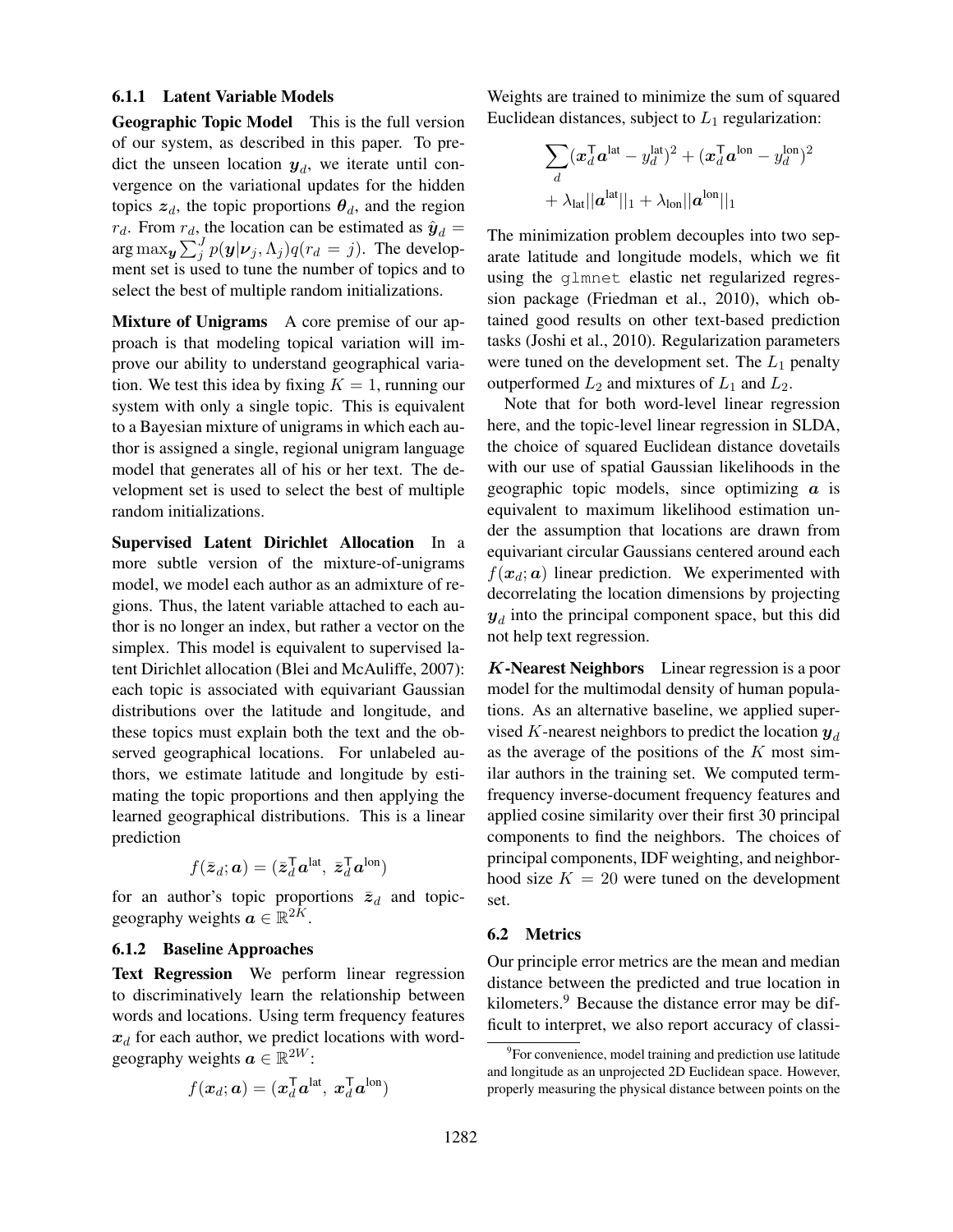|                        |                 | Regression        | Classification accuracy $(\%)$ |                   |  |
|------------------------|-----------------|-------------------|--------------------------------|-------------------|--|
| <b>System</b>          | Mean Dist. (km) | Median Dist. (km) | Region (4-way)                 | State $(49$ -way) |  |
| Geographic topic model | 900             | 494               | 58                             | 24                |  |
| Mixture of unigrams    | 947             | 644               | 53                             | 19                |  |
| Supervised LDA         | 1055            | 728               | 39                             | 4                 |  |
| Text regression        | 948             | 712               | 41                             |                   |  |
| $K$ -nearest neighbors | 1077            | 853               | 37                             |                   |  |
| Mean location          | 1148            | 1018              |                                |                   |  |
| Most common class      |                 |                   | 37                             | 27                |  |

Table 1: Location prediction results; lower scores are better on the regression task, higher scores are better on the classification task. Distances are in kilometers. Mean location and most common class are computed from the test set. Both the geographic topic model and supervised LDA use the best number of topics from the development set (10 and 5, respectively).

fication by state and by region of the United States. Our data includes the 48 contiguous states plus the District of Columbia; the U.S. Census Bureau divides these states into four regions: West, Midwest, Northeast, and South.<sup>10</sup> Note that while major population centers straddle several state lines, most region boundaries are far from the largest cities, resulting in a clearer analysis.

## 6.3 Results

As shown in Table 1, the geographic topic model achieves the strongest performance on all metrics. All differences in performance between systems are statistically significant ( $p < .01$ ) using the Wilcoxon-Mann-Whitney test for regression error and the  $\chi^2$  test for classification accuracy. Figure 2 shows how performance changes as the number of topics varies.

Note that the geographic topic model and the mixture of unigrams use identical code and parametrization – the only difference is that the geographic topic model accounts for topical variation, while the mixture of unigrams sets  $K = 1$ . These results validate our basic premise that it is important to model the interaction between topical and geographical variation.

Text regression and supervised LDA perform especially poorly on the classification metric. Both methods make predictions that are averaged across



Figure 2: The effect of varying the number of topics on the median regression error (lower is better).

each word in the document: in text regression, each word is directly multiplied by a feature weight; in supervised LDA the word is associated with a latent topic first, and then multiplied by a weight. For these models, all words exert an influence on the predicted location, so uninformative words will draw the prediction towards the center of the map. This yields reasonable distance errors but poor classification accuracy. We had hoped that  $K$ -nearest neighbors would be a better fit for this metric, but its performance is poor at all values of  $K$ . Of course it is always possible to optimize classification accuracy directly, but such an approach would be incapable of predicting the exact geographical location, which is the focus of our evaluation (given that the desired geographical partition is unknown). Note that the geographic topic model is also not trained to optimize classification accuracy.

Earth's surface requires computing or approximating the great circle distance – we use the Haversine formula (Sinnott, 1984). For the continental U.S., the relationship between degrees and kilometers is nearly linear, but extending the model to a continental scale would require a more sophisticated approach.

<sup>10</sup>http://www.census.gov/geo/www/us\_regdiv.pdf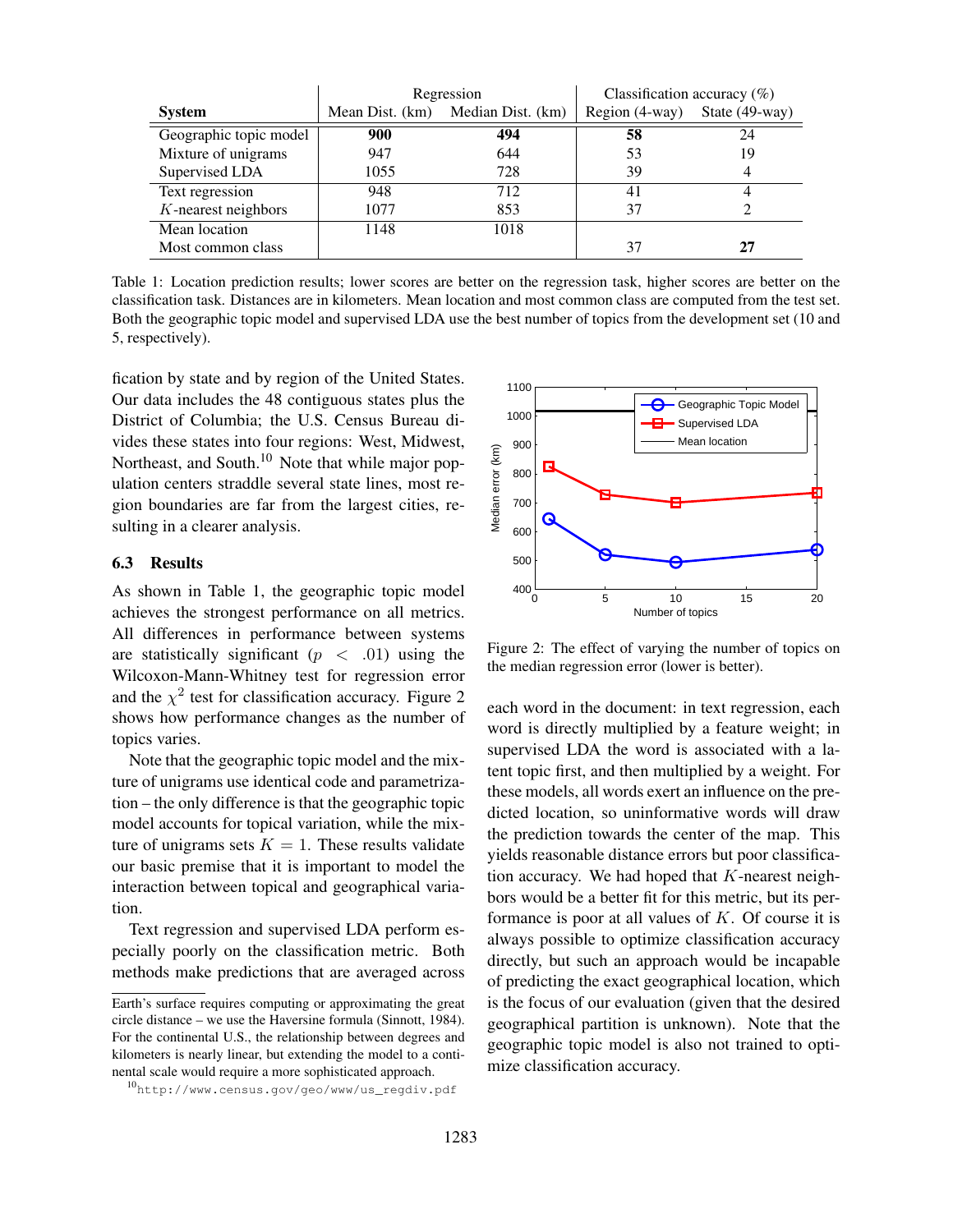|               | "basketball"                                                                                              | "popular<br>music"                                                                 | "daily life"                                                                       | "emoticons"                                               | "chit chat"                                            |
|---------------|-----------------------------------------------------------------------------------------------------------|------------------------------------------------------------------------------------|------------------------------------------------------------------------------------|-----------------------------------------------------------|--------------------------------------------------------|
|               | <b>PISTONS KOBE</b><br><b>LAKERS</b> game<br><b>DUKE NBA</b><br><b>CAVS STUCKEY</b><br><b>JETS KNICKS</b> | album music<br>beats artist video<br>#LAKERS<br><b>ITUNES</b> tour<br>produced vol | tonight shop<br>weekend getting<br>going chilling<br>ready discount<br>waiting iam | :) haha :d :( ;) :p<br>xd:/hahaha<br>hahah                | lol smh jk yea<br>wyd coo ima<br>wassup<br>somethin jp |
| <b>Boston</b> | <b>CELTICS</b> victory<br><b>BOSTON</b><br><b>CHARLOTTE</b>                                               | playing daughter<br>PEARL alive war<br>comp                                        | <b>BOSTON</b>                                                                      | p gna loveee                                              | ese exam suttin<br>sippin                              |
| N. California | <b>THUNDER</b><br><b>KINGS GIANTS</b><br>pimp trees clap                                                  | SIMON dl<br>mountain seee                                                          | 6am OAKLAND                                                                        | <i>pues</i> hella koo<br>SAN fckn                         | hella flirt hut<br>iono OAKLAND                        |
| New York      | <b>NETS KNICKS</b>                                                                                        | <b>BRONX</b>                                                                       | iam cab                                                                            | <b>OWW</b>                                                | wasssup nm                                             |
| Los Angeles   | #KOBE<br>#LAKERS<br><b>AUSTIN</b>                                                                         | #LAKERS load<br><b>HOLLYWOOD</b><br>imm MICKEY<br><b>TUPAC</b>                     | omw tacos hr<br><b>HOLLYWOOD</b>                                                   | af <i>papi</i> raining<br>th bomb coo<br><b>HOLLYWOOD</b> | wyd coo af nada<br>tacos messin<br>fasho bomb          |
| Lake Erie     | <b>CAVS</b><br><b>CLEVELAND</b><br>OHIO BUCKS od<br><b>COLUMBUS</b>                                       | premiere prod<br>joint TORONTO<br>onto designer<br>CANADA village<br>burr          | stink CHIPOTLE<br>tipsy                                                            | :d blvd BIEBER<br>hve OHIO                                | foul WIZ salty<br>excuses lames<br>officer lastnight   |

Table 2: Example base topics (top line) and regional variants. For the base topics, terms are ranked by log-odds compared to the background distribution. The regional variants show words that are strong compared to both the base topic and the background. Foreign-language words are shown in *italics*, while terms that are usually in proper nouns are shown in SMALL CAPS. See Table 3 for definitions of slang terms; see Section 7 for more explanation and details on the methodology.



Figure 3: Regional clustering of the training set obtained by one randomly-initialized run of the geographical topic model. Each point represents one author, and each shape/color combination represents the most likely cluster assignment. Ellipses represent the regions' spatial means and covariances. The same model and coloring are shown in Table 2.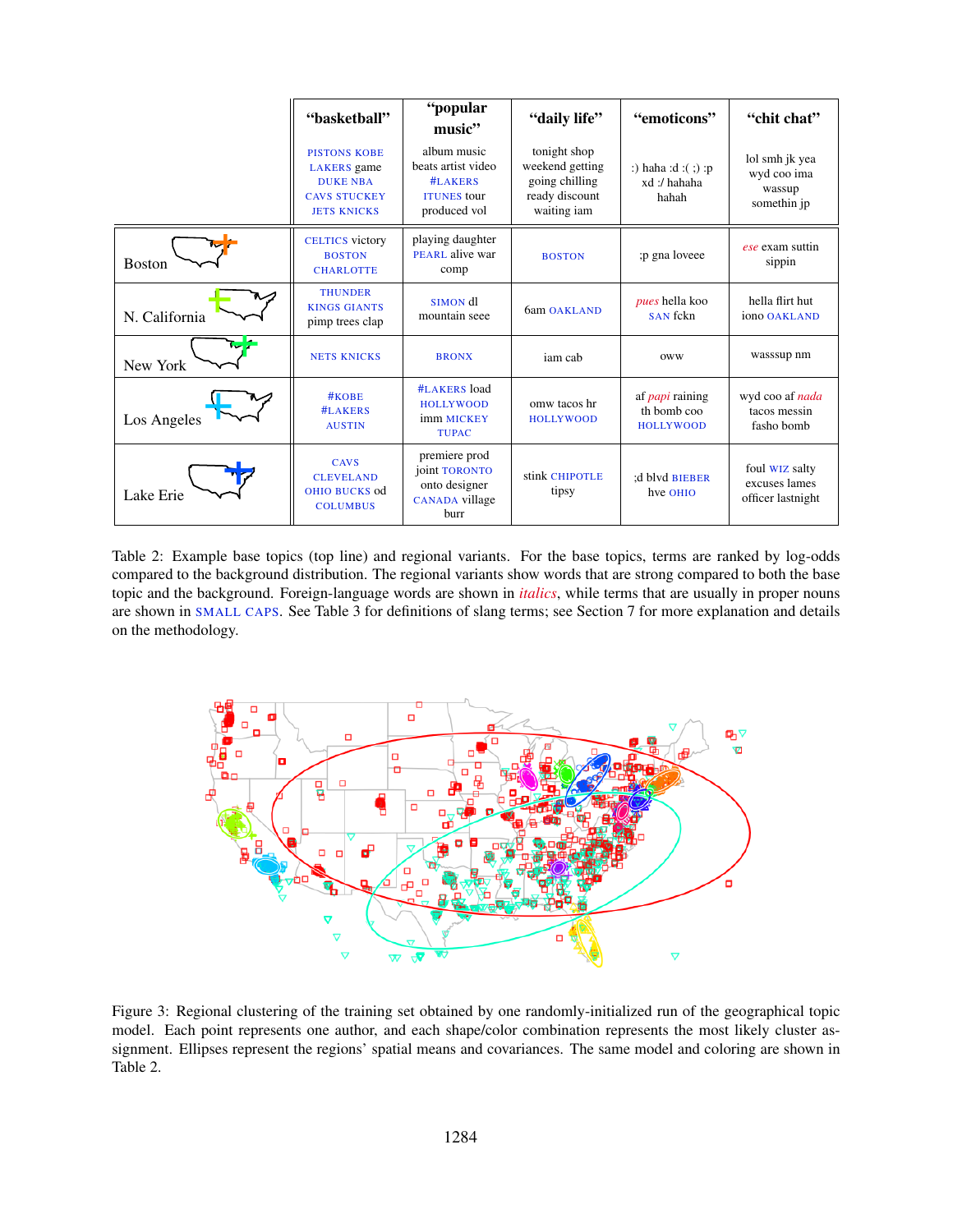# 7 Analysis

Our model permits analysis of geographical variation in the context of topics that help to clarify the significance of geographically-salient terms. Table 2 shows a subset of the results of one randomlyinitialized run, including five hand-chosen topics (of 50 total) and five regions (of 13, as chosen automatically during initialization). Terms were selected by log-odds comparison. For the base topics we show the ten strongest terms in each topic as compared to the background word distribution. For the regional variants, we show terms that are strong both regionally and topically: specifically, we select terms that are in the top 100 compared to both the background distribution and to the base topic. The names for the topics and regions were chosen by the authors.

Nearly all of the terms in column 1 ("basketball") refer to sports teams, athletes, and place names encouragingly, terms tend to appear in the regions where their referents reside. Column 2 contains several proper nouns, mostly referring to popular music figures (including PEARL from the band Pearl Jam).<sup>11</sup> Columns  $3-5$  are more conversational. Spanish-language terms (*papi, pues, nada, ese*) tend to appear in regions with large Spanish-speaking populations—it is also telling that these terms appear in topics with emoticons and slang abbreviations, which may transcend linguistic barriers. Other terms refer to people or subjects that may be especially relevant in certain regions: *tacos* appears in the southern California region and *cab* in the New York region; TUPAC refers to a rap musician from Los Angeles, and WIZ refers to a rap musician from Pittsburgh, not far from the center of the "Lake Erie" region.

A large number of slang terms are found to have strong regional biases, suggesting that slang may depend on geography more than standard English does. The terms *af* and *hella* display especially strong regional affinities, appearing in the regional variants of multiple topics (see Table 3 for definitions). Northern and Southern California use variant spellings *koo* and *coo* to express the same meaning.

| term  | definition      | term   | definition         |  |
|-------|-----------------|--------|--------------------|--|
| af    | as fuck (very)  | ik     | just kidding       |  |
| COO   | cool            | jp     | just playing (kid- |  |
| dl    | download        |        | $\dim g$ )         |  |
| fasho | for sure        | koo    | cool               |  |
| gna   | going to        | lol    | laugh out loud     |  |
| hella | very            | nm     | nothing much       |  |
| hr    | hour            | od     | overdone (very)    |  |
| iam   | I am            | omw    | on my way          |  |
| ima   | I'm going to    | smh    | shake my head      |  |
| imm   | $\Gamma$ m      | suttin | something          |  |
| iono  | I don't know    | wassup | what's up          |  |
| lames | lame (not cool) | wyd    | what are you do-   |  |
|       | people          |        | ing?               |  |

Table 3: A glossary of non-standard terms from Table 2. Definitions are obtained by manually inspecting the context in which the terms appear, and by consulting www.urbandictionary.com.

While research in perceptual dialectology does confirm the link of *hella* to Northern California (Bucholtz et al., 2007), we caution that our findings are merely suggestive, and a more rigorous analysis must be undertaken before making definitive statements about the regional membership of individual terms. We view the geographic topic model as an exploratory tool that may be used to facilitate such investigations.

Figure 3 shows the regional clustering on the training set obtained by one run of the model. Each point represents an author, and the ellipses represent the bivariate Gaussians for each region. There are nine compact regions for major metropolitan areas, two slightly larger regions that encompass Florida and the area around Lake Erie, and two large regions that partition the country roughly into north and south.

# 8 Related Work

The relationship between language and geography has been a topic of interest to linguists since the nineteenth century (Johnstone, 2010). An early work of particular relevance is Kurath's *Word Geography of the Eastern United States* (1949), in which he conducted interviews and then mapped the occurrence of equivalent word pairs such as *stoop* and *porch*. The essence of this approach—identifying variable pairs and measuring their frequencies remains a dominant methodology in both dialec-

<sup>&</sup>lt;sup>11</sup>This analysis is from an earlier version of our dataset that contained some Twitterbots, including one from a Boston-area radio station. The bots were purged for the evaluation in Section 6, though the numerical results are nearly identical.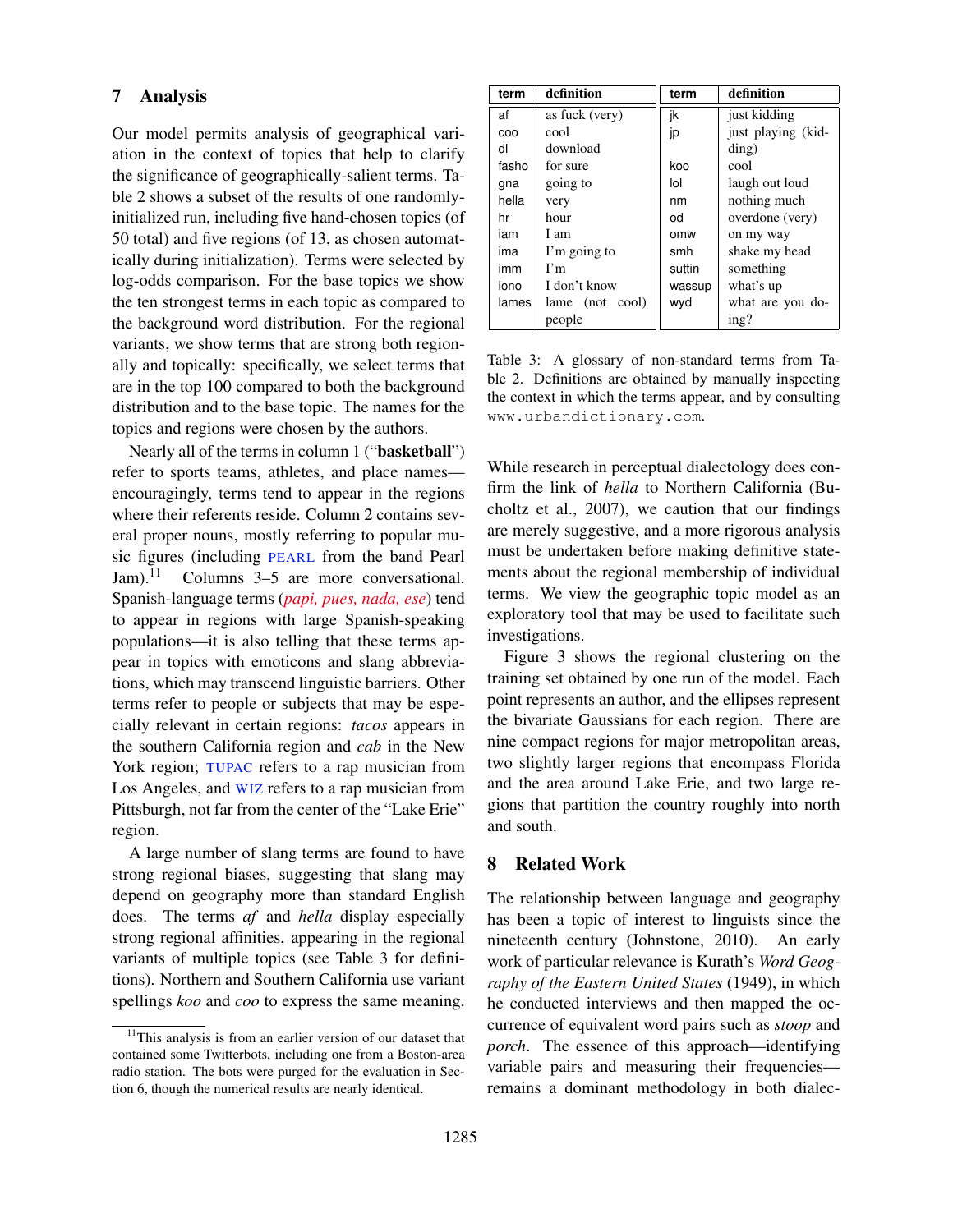tology (Labov et al., 2006) and sociolinguistics (Tagliamonte, 2006). Within this paradigm, computational techniques are often applied to post hoc analysis: logistic regression (Sankoff et al., 2005) and mixed-effects models (Johnson, 2009) are used to measure the contribution of individual variables, while hierarchical clustering and multidimensional scaling enable aggregated inference across multiple variables (Nerbonne, 2009). However, in all such work it is assumed that the relevant linguistic variables have already been identified—a timeconsuming process involving considerable linguistic expertise. We view our work as complementary to this tradition: we work directly from raw text, identifying both the relevant features and coherent linguistic communities.

An active recent literature concerns geotagged information on the web, such as search queries (Backstrom et al., 2008) and tagged images (Crandall et al., 2009). This research identifies the geographic distribution of individual queries and tags, but does not attempt to induce any structural organization of either the text or geographical space, which is the focus of our research. More relevant is the work of Mei et al. (2006), in which the distribution over latent topics in blog posts is conditioned on the geographical location of the author. This is somewhat similar to the supervised LDA model that we consider, but their approach assumes that a partitioning of geographical space into regions is already given.

Methodologically, our cascading topic model is designed to capture multiple dimensions of variability: topics and geography. Mei et al. (2007) include sentiment as a second dimension in a topic model, using a switching variable so that individual word tokens may be selected from either the topic or the sentiment. However, our hypothesis is that individual word tokens reflect both the topic and the geographical aspect. Sharing this intuition, Paul and Girju (2010) build topic-aspect models for the cross product of topics and aspects. They do not impose any regularity across multiple aspects of the same topic, so this approach may not scale when the number of aspects is large (they consider only two aspects). We address this issue using cascading distributions; when the observed data for a given regiontopic pair is low, the model falls back to the base topic. The use of cascading logistic normal distributions in topic models follows earlier work on dynamic topic models (Blei and Lafferty, 2006b; Xing, 2005).

# 9 Conclusion

This paper presents a model that jointly identifies words with high regional affinity, geographicallycoherent linguistic regions, and the relationship between regional and topic variation. The key modeling assumption is that regions and topics interact to shape observed lexical frequencies. We validate this assumption on a prediction task in which our model outperforms strong alternatives that do not distinguish regional and topical variation.

We see this work as a first step towards a unsupervised methodology for modeling linguistic variation using raw text. Indeed, in a study of morphosyntactic variation, Szmrecsanyi (2010) finds that by the most generous measure, geographical factors account for only 33% of the observed variation. Our analysis might well improve if non-geographical factors were considered, including age, race, gender, income and whether a location is urban or rural. In some regions, estimates of many of these factors may be obtained by cross-referencing geography with demographic data. We hope to explore this possibility in future work.

### Acknowledgments

We would like to thank Amr Ahmed, Jonathan Chang, Shay Cohen, William Cohen, Ross Curtis, Miro Dudík, Scott Kiesling, Seyoung Kim, and the anonymous reviewers. This research was enabled by Google's support of the Worldly Knowledge project at CMU, AFOSR FA9550010247, ONR N0001140910758, NSF CAREER DBI-0546594, NSF IIS-0713379, and an Alfred P. Sloan Fellowship.

## References

- L. Backstrom, J. Kleinberg, R. Kumar, and J. Novak. 2008. Spatial variation in search engine queries. In *Proceedings of WWW*.
- C. M. Bishop. 2006. *Pattern Recognition and Machine Learning*. Springer.
- D. M. Blei and M. I. Jordan. 2006. Variational inference for Dirichlet process mixtures. *Bayesian Analysis*, 1:121–144.